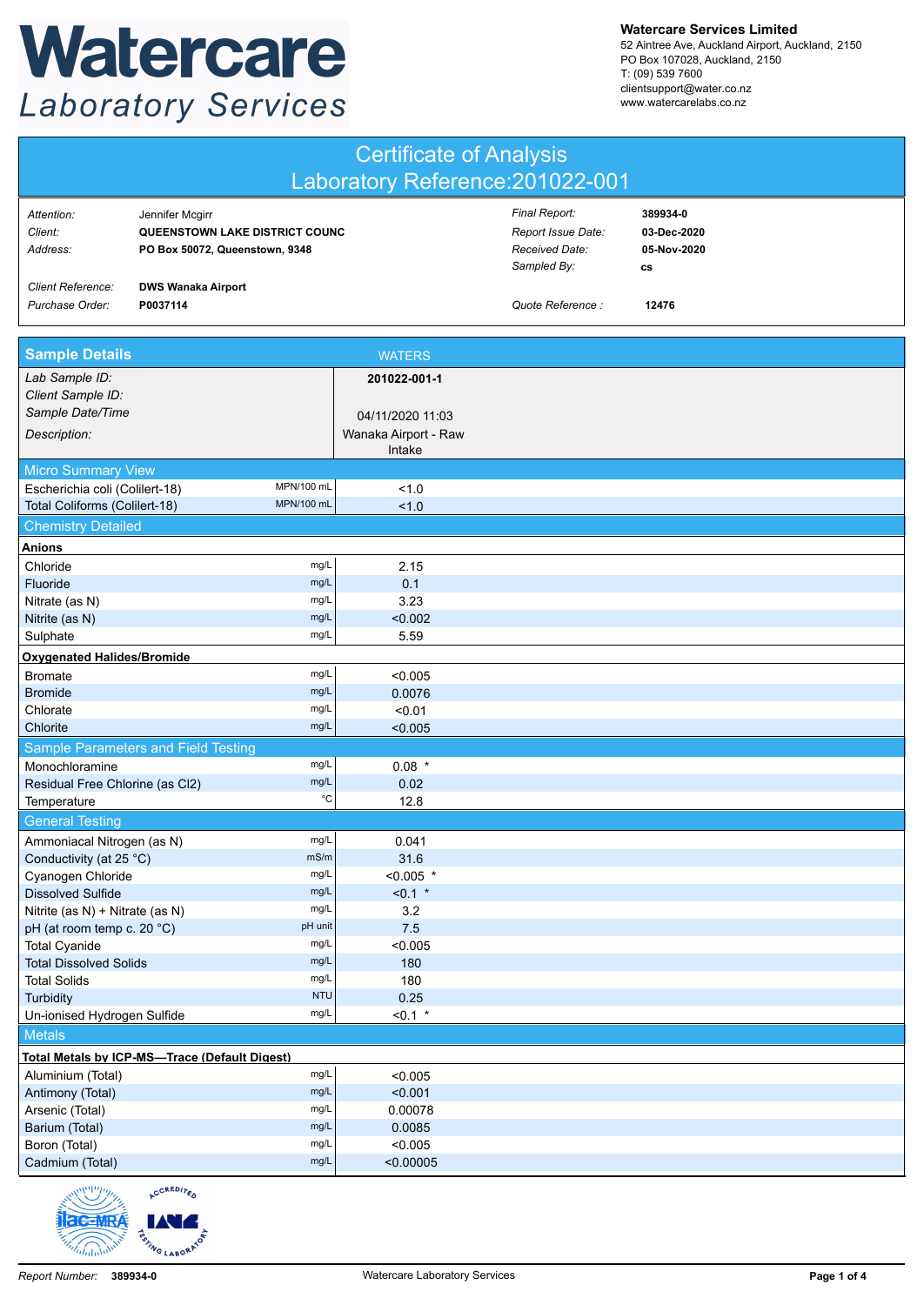| <b>Sample Details (continued)</b>             |      | <b>WATERS</b>        |  |
|-----------------------------------------------|------|----------------------|--|
| Lab Sample ID:                                |      | 201022-001-1         |  |
| Client Sample ID:                             |      |                      |  |
| Sample Date/Time:                             |      | 04/11/2020 11:03     |  |
| Description:                                  |      | Wanaka Airport - Raw |  |
|                                               |      | Intake               |  |
| <b>Metals</b>                                 |      |                      |  |
| Total Metals by ICP-MS-Trace (Default Digest) |      |                      |  |
| Calcium (Total)                               | mg/L | 49                   |  |
| Chromium (Total)                              | mg/L | 0.00053              |  |
| Copper (Total)                                | mg/L | 0.003                |  |
| Iron (Total)                                  | mg/L | < 0.002              |  |
| Lead (Total)                                  | mg/L | 0.0012               |  |
| Magnesium (Total)                             | mg/L | 3.9                  |  |
| Manganese (Total)                             | mg/L | < 0.0005             |  |
| Mercury (Total)                               | mg/L | < 0.00005            |  |
| Molybdenum (Total)                            | mg/L | < 0.0003             |  |
| Nickel (Total)                                | mg/L | < 0.0001             |  |
| Potassium (Total)                             | mg/L | 1.0                  |  |
| Selenium (Total)                              | mg/L | < 0.0005             |  |
| Sodium (Total)                                | mg/L | 3.5                  |  |
| Total Hardness (as CaCO3)                     | mg/L | 140                  |  |
| Uranium (Total)                               | mg/L | 0.00048              |  |
| Zinc (Total)                                  | mg/L | 0.0036               |  |

*Results marked with \* are not accredited to International Accreditation New Zealand*

*Where samples have been supplied by the client, they are tested as received.* 

*The results of analysis contained in this report relate only to the sample(s) tested. A dash indicates no test performed.*

## **Reference Methods**

The sample(s) referred to in this report were analysed by the following method(s)

| The campiologic cremea to in this report were analysed by the renowing method of |                                                                               |              |                |            |  |  |  |  |
|----------------------------------------------------------------------------------|-------------------------------------------------------------------------------|--------------|----------------|------------|--|--|--|--|
| Analyte                                                                          | <b>Method Reference</b>                                                       | <b>MDL</b>   | <b>Samples</b> | Location   |  |  |  |  |
| <b>Micro Summary View</b>                                                        |                                                                               |              |                |            |  |  |  |  |
| Escherichia coli (Colilert-18)                                                   | APHA (online edition) 9223 B Colilert<br>Quantitray                           | 1 MPN/100 mL | All            | Queenstown |  |  |  |  |
| Total Coliforms (Colilert-18)                                                    | APHA (online edition) 9223 B Colilert<br>Quantitray                           | 1 MPN/100 mL | All            | Queenstown |  |  |  |  |
| <b>Chemistry Detailed</b>                                                        |                                                                               |              |                |            |  |  |  |  |
| <b>Anions</b>                                                                    |                                                                               |              |                |            |  |  |  |  |
| Chloride                                                                         | APHA (online edition) 4110 B                                                  | $0.02$ mg/L  | All            | Auckland   |  |  |  |  |
| Fluoride                                                                         | APHA (online edition) 4110 B                                                  | $0.02$ mg/L  | All            | Auckland   |  |  |  |  |
| Nitrate (as N)                                                                   | APHA (online edition) 4110 B                                                  | $0.002$ mg/L | All            | Auckland   |  |  |  |  |
| Nitrite (as N)                                                                   | APHA (online edition) 4110 B                                                  | $0.002$ mg/L | All            | Auckland   |  |  |  |  |
| Sulphate                                                                         | APHA (online edition) 4110 B                                                  | $0.02$ mg/L  | All            | Auckland   |  |  |  |  |
| <b>Oxygenated Halides/Bromide</b>                                                |                                                                               |              |                |            |  |  |  |  |
| <b>Bromate</b>                                                                   | USEPA 300.0 (modified)                                                        | 0.005 mg/L   | All            | Auckland   |  |  |  |  |
| <b>Bromide</b>                                                                   | USEPA 300.0 (modified)                                                        | 0.005 mg/L   | All            | Auckland   |  |  |  |  |
| Chlorate                                                                         | USEPA 300.0 (modified)                                                        | 0.010 mg/L   | All            | Auckland   |  |  |  |  |
| Chlorite                                                                         | USEPA 300.0 (modified)                                                        | 0.005 mg/L   | All            | Auckland   |  |  |  |  |
| Sample Parameters and Field Testing                                              |                                                                               |              |                |            |  |  |  |  |
| Monochloramine                                                                   | APHA (online edition) 4500-Cl G                                               | $0.02$ mg/L  | All            | Auckland   |  |  |  |  |
| Residual Free Chlorine (as Cl2)                                                  | APHA (online edition) 4500-Cl G                                               | $0.02$ mg/L  | All            | Queenstown |  |  |  |  |
| Temperature                                                                      | APHA (online edition) 2550 B                                                  | °C           | All            | Queenstown |  |  |  |  |
| <b>General Testing</b>                                                           |                                                                               |              |                |            |  |  |  |  |
| Ammoniacal Nitrogen (as N) by Flow Analysis                                      | APHA (online edition) 4500-NH3 H                                              | $0.005$ mg/L | All            | Auckland   |  |  |  |  |
| Conductivity (at 25 °C) by Electrode                                             | APHA (online edition) 2510 B                                                  | $0.5$ mS/m   | All            | Auckland   |  |  |  |  |
| Cyanogen Chloride by Spectrophotometry                                           | APHA (online edition) 4500-CN J                                               | 0.005 mg/L   | All            | Auckland   |  |  |  |  |
| Dissolved Sulfide by Colour Comparison (Methylene Blue<br>Method)                | APHA (online edition) 4500-S2 B (modified) &<br>D                             | $0.1$ mg/L   | All            | Auckland   |  |  |  |  |
| Nitrite (as N) + Nitrate (as N)                                                  | Calculation                                                                   | 0.001 mg/L   | All            | Auckland   |  |  |  |  |
| pH (at room temp c. 20 °C) by Electrode                                          | APHA (online edition) 4500-H B (Tested<br>beyond 15 minute APHA holding time) | 0.1 pH unit  | All            | Auckland   |  |  |  |  |
| Total Cyanide by Distillation and Colorimetry/Discrete<br>Analyser               | APHA (online edition) 4500-CN C & E (<br>modified)                            | $0.005$ mg/L | All            | Auckland   |  |  |  |  |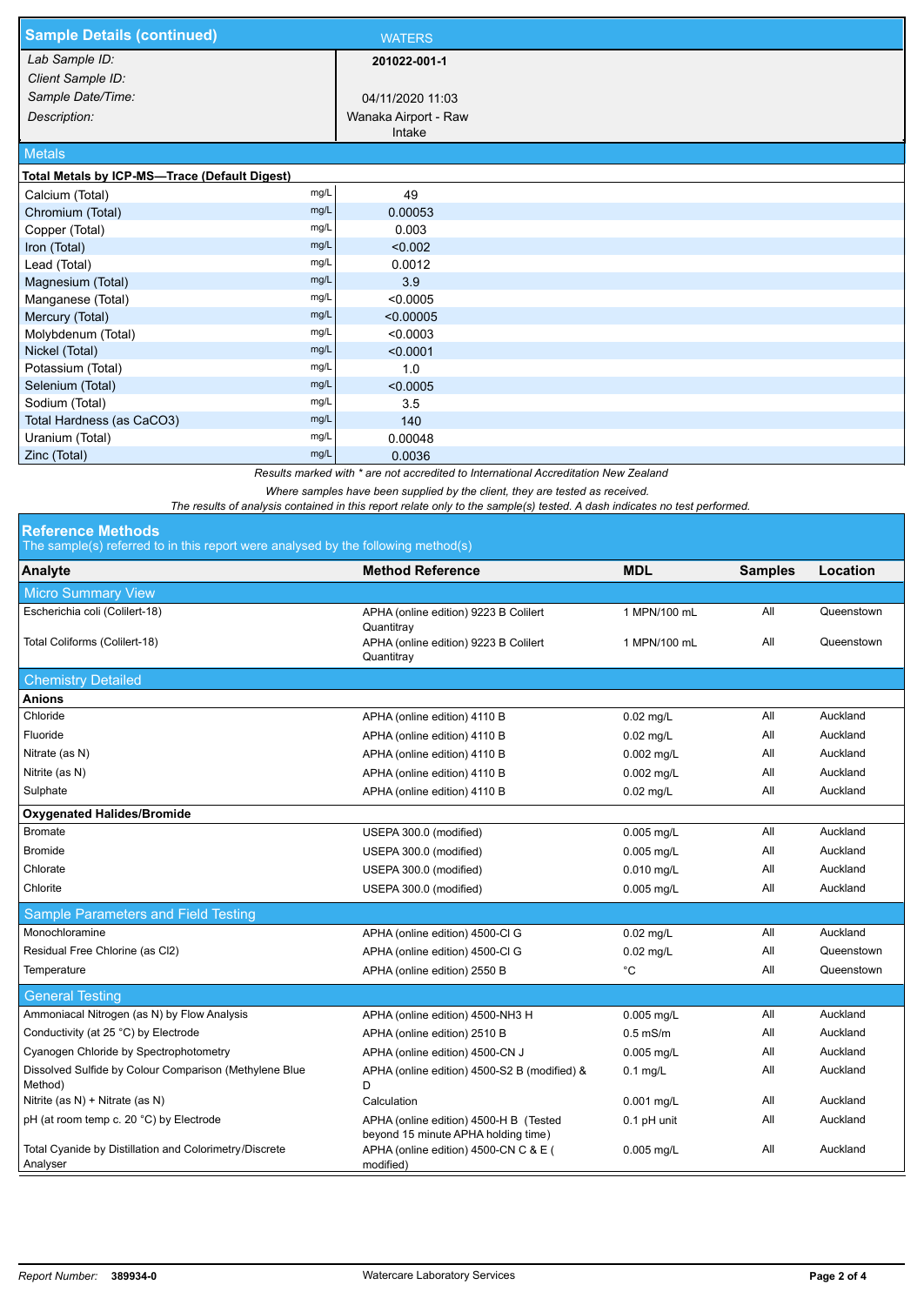| <b>General Testing</b>                                                                                                                                                  |                                                                   |                   |     |            |
|-------------------------------------------------------------------------------------------------------------------------------------------------------------------------|-------------------------------------------------------------------|-------------------|-----|------------|
| <b>Total Dissolved Solids by Gravimetry</b>                                                                                                                             | APHA (online edition) 2540 C (Modified: Dried<br>at 103 - 105 °C) | $15 \text{ mg/L}$ | All | Auckland   |
| <b>Total Solids by Gravimetry</b>                                                                                                                                       | APHA (online edition) 2540 B                                      | $15 \text{ mg/L}$ | All | Auckland   |
| <b>Turbidity by Nephelometry</b>                                                                                                                                        | APHA (online edition) 2130 B (modified)                           | 0.1 NTU           | All | Queenstown |
| Un-ionised Hydrogen Sulfide by Calculation                                                                                                                              | APHA (online edition) 4500-S2 H                                   | $0.1$ mg/L        | All | Auckland   |
| <b>Metals</b>                                                                                                                                                           |                                                                   |                   |     |            |
| Total Metals by ICP-MS-Trace (Default Digest)                                                                                                                           |                                                                   |                   |     |            |
| Aluminium (Total)                                                                                                                                                       | APHA (online edition) 3125 B by ICPMS                             | 0.005 mg/L        | All | Auckland   |
| Antimony (Total)                                                                                                                                                        | APHA (online edition) 3125 B by ICPMS                             | $0.001$ mg/L      | All | Auckland   |
| Arsenic (Total)                                                                                                                                                         | APHA (online edition) 3125 B by ICPMS                             | 0.00010 mg/L      | All | Auckland   |
| Barium (Total)                                                                                                                                                          | APHA (online edition) 3125 B by ICPMS                             | 0.0002 mg/L       | All | Auckland   |
| Boron (Total)                                                                                                                                                           | APHA (online edition) 3125 B by ICPMS                             | 0.005 mg/L        | All | Auckland   |
| Cadmium (Total)                                                                                                                                                         | APHA (online edition) 3125 B by ICPMS                             | 0.00005 mg/L      | All | Auckland   |
| Calcium (Total)                                                                                                                                                         | APHA (online edition) 3125 B by ICPMS                             | $0.010$ mg/L      | All | Auckland   |
| Chromium (Total)                                                                                                                                                        | APHA (online edition) 3125 B by ICPMS                             | 0.0005 mg/L       | All | Auckland   |
| Copper (Total)                                                                                                                                                          | APHA (online edition) 3125 B by ICPMS                             | 0.0002 mg/L       | All | Auckland   |
| Iron (Total)                                                                                                                                                            | APHA (online edition) 3125 B by ICPMS                             | $0.002$ mg/L      | All | Auckland   |
| Lead (Total)                                                                                                                                                            | APHA (online edition) 3125 B by ICPMS                             | 0.00010 mg/L      | All | Auckland   |
| Magnesium (Total)                                                                                                                                                       | APHA (online edition) 3125 B by ICPMS                             | $0.001$ mg/L      | All | Auckland   |
| Manganese (Total)                                                                                                                                                       | APHA (online edition) 3125 B by ICPMS                             | 0.0005 mg/L       | All | Auckland   |
| Mercury (Total)                                                                                                                                                         | APHA (online edition) 3125 B by ICPMS                             | 0.00005 mg/L      | All | Auckland   |
| Molybdenum (Total)                                                                                                                                                      | APHA (online edition) 3125 B by ICPMS                             | 0.0003 mg/L       | All | Auckland   |
| Nickel (Total)                                                                                                                                                          | APHA (online edition) 3125 B by ICPMS                             | 0.00010 mg/L      | All | Auckland   |
| Potassium (Total)                                                                                                                                                       | APHA (online edition) 3125 B by ICPMS                             | $0.05$ mg/L       | All | Auckland   |
| Selenium (Total)                                                                                                                                                        | APHA (online edition) 3125 B by ICPMS                             | 0.0005 mg/L       | All | Auckland   |
| Sodium (Total)                                                                                                                                                          | APHA (online edition) 3125 B by ICPMS                             | $0.1$ mg/L        | All | Auckland   |
| Total Hardness (as CaCO3)                                                                                                                                               | APHA (online edition) 3125 B by ICPMS                             | $0.03$ mg/L       | All | Auckland   |
| Uranium (Total)                                                                                                                                                         | APHA (online edition) 3125 B by ICPMS                             | 0.000010 mg/L     | All | Auckland   |
| Zinc (Total)                                                                                                                                                            | APHA (online edition) 3125 B by ICPMS                             | 0.001 mg/L        | All | Auckland   |
| <b>Preparations</b>                                                                                                                                                     |                                                                   |                   |     |            |
| Digest for Total Metals in Liquids                                                                                                                                      | In House (4:1 Nitric: Hydrochloric Acid, 95°C 2<br>hours)         |                   | All | Auckland   |
| Glass Fibre Filtration $(1.2 \mu m)$                                                                                                                                    | APHA (online edition) 2540 C (Filtration)                         |                   | All | Auckland   |
| Membrane Filtration (0.45 µm)                                                                                                                                           | APHA (online edition) 4500-P B (preliminary<br>filtration)        |                   | All | Auckland   |
| The method detection limit (MDL) listed is the limit attainable in a relatively clean matrix. If dilutions are required for analysis the detection limit may be higher. |                                                                   |                   |     |            |

*For more information please contact the Operations Manager.*